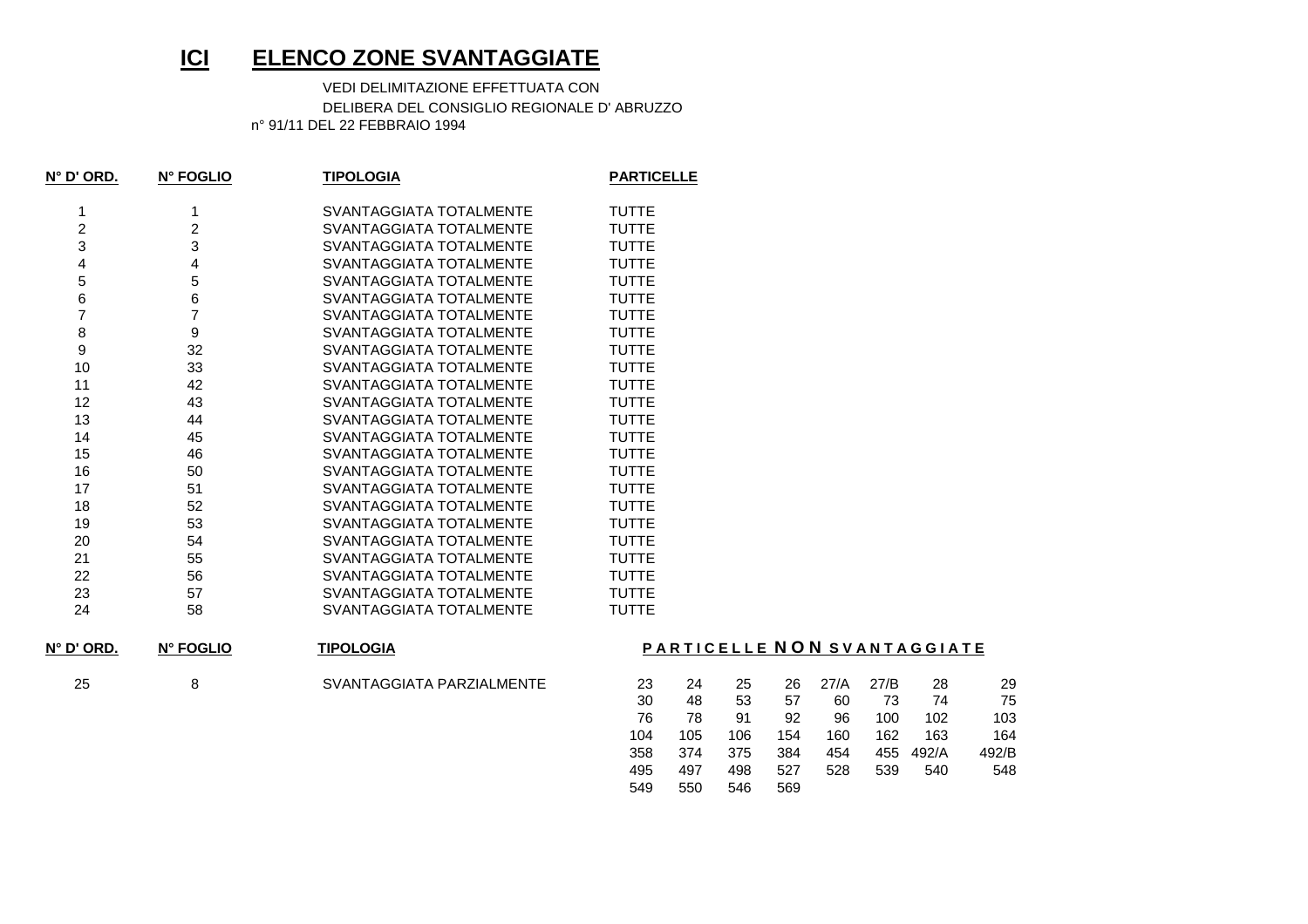## **P A R T I C E L L E N O N S V A N T A G G I A T E**

170 182 183 184 188 189 190

192 193 194 195 196 200 203

212 214 215 222 224 225 226

229 231 233 234 235 237 238

242 243 244 252 253 254 258

263 264 266 268 269 271 272

274 277 278 280 281 282 283

288 289 290 291 292 293 294

296 297 300 301 302 303 306

308 309 310 312 313 314 315

317 320 332 333 334 335 336

347 348 349 363 365 366 367

| 26 | 11 | SVANTAGGIATA PARZIALMENTE | 169 | 183            | 215 | 223 | 227 | 229 | 230                         | 235 |
|----|----|---------------------------|-----|----------------|-----|-----|-----|-----|-----------------------------|-----|
|    |    |                           | 245 | 254            | 257 | 260 | 265 | 274 | 275                         | 276 |
|    |    |                           | 277 | 293            | 352 | 353 | 360 | 361 | 364                         | 365 |
|    |    |                           | 367 | 370            | 376 | 377 | 379 | 385 | 392                         | 395 |
|    |    |                           | 402 | 444            | 463 | 465 | 466 | 467 |                             |     |
|    |    |                           |     |                |     |     |     |     |                             |     |
|    |    |                           |     |                |     |     |     |     | PARTICELLE NON SVANTAGGIATE |     |
|    |    |                           |     |                |     |     |     |     |                             |     |
| 27 | 12 | SVANTAGGIATA PARZIALMENTE | 53  | 64             | 66  | 68  | 69  | 76  | 80                          | 82  |
|    |    |                           | 94  | 95             | 98  | 101 | 114 | 117 | 118                         | 120 |
|    |    |                           | 124 | 125            | 129 | 132 | 134 | 150 | 155                         | 156 |
|    |    |                           | 157 | 158            | 159 | 160 | 161 | 162 | 163                         | 164 |
|    |    |                           | 165 | 166            | 167 | 168 | 169 | 170 | 172                         | 173 |
|    |    |                           | 174 | 175            | 176 | 177 | 180 | 181 | 182                         | 183 |
|    |    |                           | 185 | 186            | 187 | 190 | 195 | 196 | 197                         | 198 |
|    |    |                           | 199 | 200            | 201 | 202 | 203 | 204 | 205                         | 206 |
|    |    |                           | 210 | 211            | 212 | 227 | 245 | 246 | 252                         | 257 |
|    |    |                           | 258 | 260            | 261 | 272 | 273 | 274 | 275                         | 276 |
|    |    |                           | 277 | 278            | 282 | 284 | 285 | 286 | 287                         | 295 |
|    |    |                           | 300 | 324            | 325 | 326 | 327 | 328 | 329                         | 331 |
|    |    |                           | 332 | 333            | 351 | 352 | 353 | 356 |                             |     |
|    |    |                           |     |                |     |     |     |     | PARTICELLE SVANTAGGIATE     |     |
|    |    |                           |     |                |     |     |     |     |                             |     |
| 28 | 15 | SVANTAGGIATA PARZIALMENTE | 6   | $\overline{7}$ |     |     |     |     |                             |     |
|    |    |                           |     |                |     |     |     |     | PARTICELLE SVANTAGGIATE     |     |
|    |    |                           |     |                |     |     |     |     |                             |     |
| 29 | 18 | SVANTAGGIATA PARZIALMENTE | 104 | 105            | 106 | 108 | 109 | 112 | 113                         | 114 |
|    |    |                           | 115 | 116            | 117 | 118 | 120 | 121 | 123                         | 124 |
|    |    | 107 <sub>2</sub>          | 126 | 127            | 128 | 129 | 130 | 132 | 135                         | 141 |
|    |    |                           | 142 | 144            | 146 | 147 | 148 | 149 | 150                         | 153 |